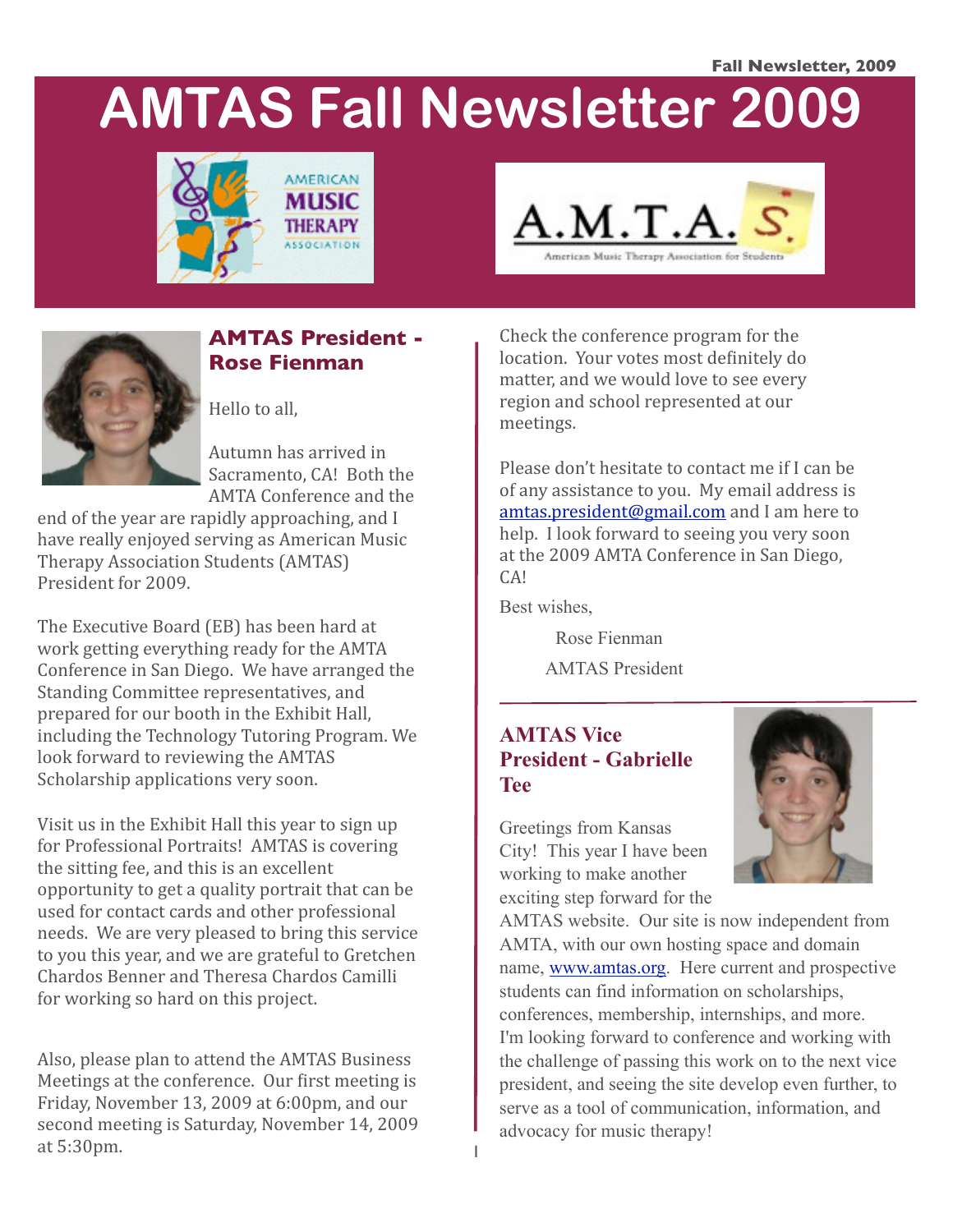

# **President Elect - Casey Primo (Gregg)**

Greetings! Conference is just around the
corner,
and
AMTAS
is set
to
be
well
represented,

especially
with
the
implementation
of
the tutoring program. It will be beneficial for students
to
share
their
knowledge
of technology
with
professionals
who
can
use
it in their own lines of work!

We
have
been
hard
at
work
implementing the
new
procedure
for
appointing
students as
representatives
on
AMTA
Standing Committees,
and
I
am
pleased
to
report
that every position has been filled! I look forward
to
hearing
each
representative's report at the 2<sup>nd</sup> AMTAS general business meeting.

Please
don't
hesitate
to
contact
with
me
with any
questions
or
concerns
regarding
standing committees.

It
is
a
great
opportunity
to
serve alongside
professionals,
and
it
is
never
too
early to
start
thinking
about
nominations
for
the
2010 year!

Nomination
forms
can
be
found
on
the AMTAS
website
at[www.AMTAS.org](http://www.AMTAS.org).

You
can
reach
me
at [amtas.presidentelect@gmail.com](mailto:amtas.presidentelect@gmail.com).

I
look
forward
to
seeing
you
in
San
Diego!

Best,

 Casey
Primo

 AMTAS
President
Elect



# **Secretary - Kate Polutnik**

Our
main
source
of communication
remains
the Facebook
group,
which
can be
located
at [www.facebook.com,](http://www.facebook.com)search: AMTAS.
We
currently
have 630
Facebook
group members,
which
is
another significant increase from the spring
membership!



**Parliamentarian - Sherrye Dobrin**

 This article is going to be short since all is quiet on the Parliamentarian front. That is probably a good thing because it shows that our bylaws are in good order and there haven't been any conflicts or reason to propose new changes. Most of the Parliamentarian duties take place at the National Business Meetings, when they make sure that Robert's Rules of Order are being adhered to during the meetings. One order of business I did this year was assist the Treasurer in writing a scholarship application and the President Elect to write a Nominating Committee form for self-nominations, by making sure that nothing in the wording or the application process conflicted with our bylaws or Robert's Rules. Ongoing, I am always reviewing Robert's Rules and seeing where they can be applied in our student organization.



**Treasurer - Jessica Giese** The
current
balance
of
the AMTAS
account
is \$10,716.49.

The
AMTAS
Executive
Board has
been
busy
during
the last
3
months
preparing
for the
National
Music
Therapy Conference
that
is
being held
in
San
Diego, CA
this
fall.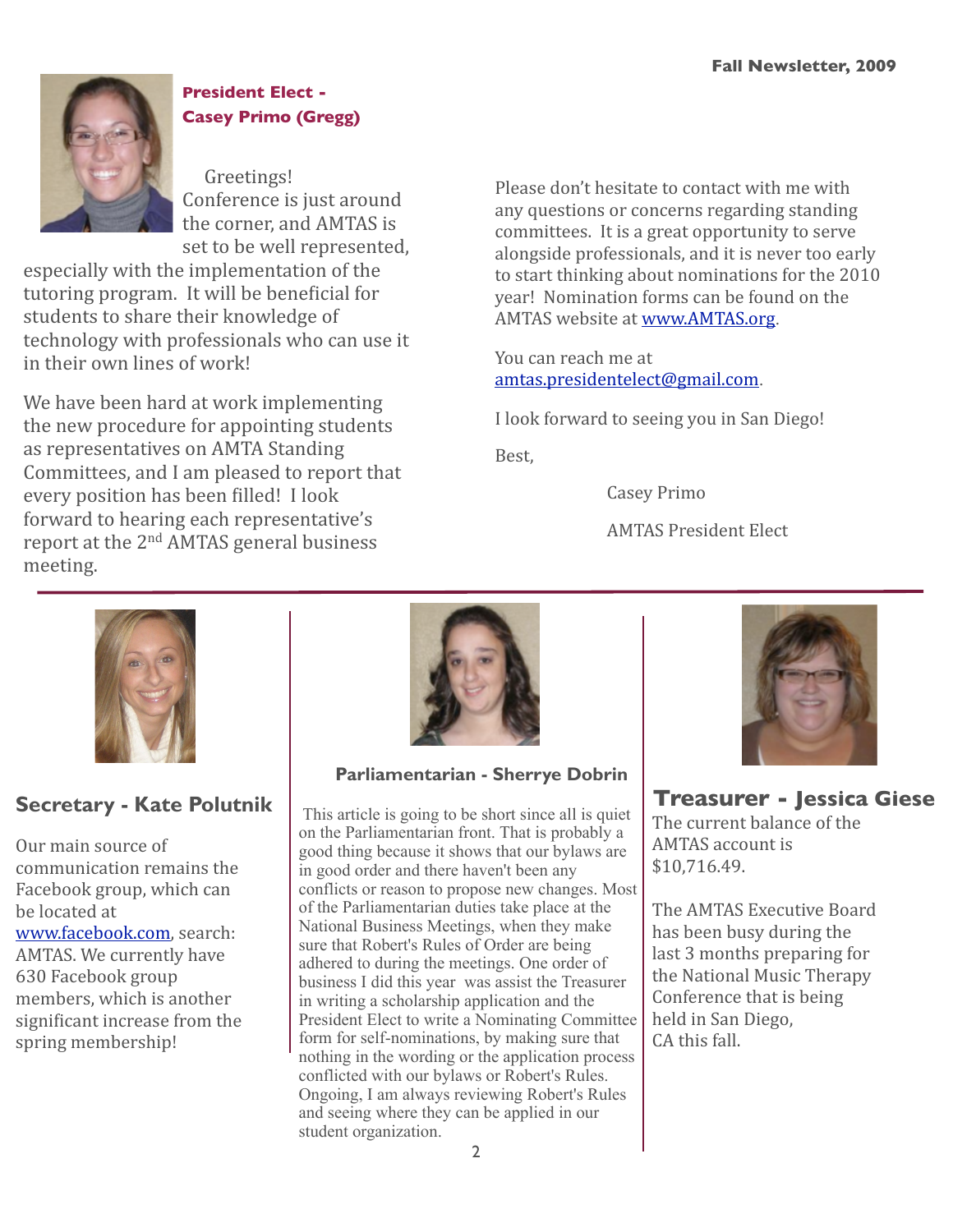# **Secretary, continued...**

The
Facebook
group
is
a
place where students can receive information
regarding
conferences, internship
opportunities,
and
any other
AMTA
news.
The
Facebook group
now
has
information regarding
our
new
website
as
well as
our
new
Twitter
account.

Join the facebook group and feel free to email me with any questions  $\omega$ [kpolutnik@gmail.com](mailto:kpolutnik@gmail.com) or [amtas.secretary@gmail.com.](mailto:amtas.secretary@gmail.com)

It
has
been
my
pleasure
to
serve
as the
AMTAS
Secretary,
and I look forward to seeing everyone in San Diego!

 $-Kate \cdot)$ 

# **Parliamentarian, continued...**

 To keep active and engaged as an officer on the board, I have created a Twitter account for AMTAS. Twitter users can "follow" us at @AMTAS and receive the latest AMTAS information, especially encouraging students to attend the conference. Twitter will be a great resource for it once it is up and running, but right now we have limited student followers. However, as we begin to spread the word and more students sign up. it will certainly prove to be an excellent communication tool. If, as a reader of this report, you can pass this information along to anyone who might be interested, that would be great. The more publicity the better.

It has been a wonderful opportunity to be a part of the AMTAS board and help out anyway that I can. I wish everyone well and success on their Music Therapy education and future careers!

- Sherrye

# **Treasury Report, continued...**

During
the
month
of
October I have created a flyer that discusses
the
responsibilities of
each
position
of
the AMTAS Board. This flyer is intended
to
inform
students of
what
exactly
the
AMTAS Board does. By producing this flyer, the AMTA students who
are
interested
in becoming
part
of
the
AMTAS Board
will
be
able
to
refer
to this handout. This flyer will be
available
to
AMTA students
at
the
National Conference
in
San
Diego,
CA. Hope
to
see
you
all
there!

Jessica
Giese,
AMTAS Treasurer



# **Petra Kern - SAAB Advisor**

Hello Students,

This year, your student organization AMTAS accomplished a lot. Your officers have worked on

- improving visibility and transparency of their work by introducing themselves and describing job duties (see M.U.S.E.T.T.E. Vol. 2)
- improving procedures such as scholarship applications and nominations by streamlining the documents and considering your academic calendar,
- increasing communication and information sharing by regular updates to the website, Facebook, and Twitter, and
- organizing new events such as the AMTAS booth at the national conference, including the one-to-one technical tutorial.

As the Chairperson of SAAB (Student Affairs Advisory Board), I provide advise to the AMTAS Officers and support them in

- getting new projects of the ground
- analyzing challenges and finding solutions, and
- making connections to the national AMTA office and other AMTA related committees.

 Additionally, I am administrating SAAB and lead our annual meeting at the national AMTA conference. I am very fortunate to have enthusiastic advisors and students on my side so that this volunteering position is pleasurable and rewarding.

 I encourage you to find your role within AMTAS and become an active member by volunteering your talents and ideas. This is your chance to make a difference, learn about leadership, and join your student colleagues' vision of music therapy.

 Join us during the AMTAS Business Meetings at the national AMTA conference in San Diego in November 2009. Introduce yourself, be part of a thriving student organization, and catch the wave to the future!

Petra

 Dr. Petra Kern, MT-BVM, MT-BC, MTA AMTA Student Academic Advisory Board Chair [Amtas.Advisor@gmail.com](mailto:Amtas.Advisor@gmail.com)  [www.musictherapy.biz](http://www.musictherapy.biz)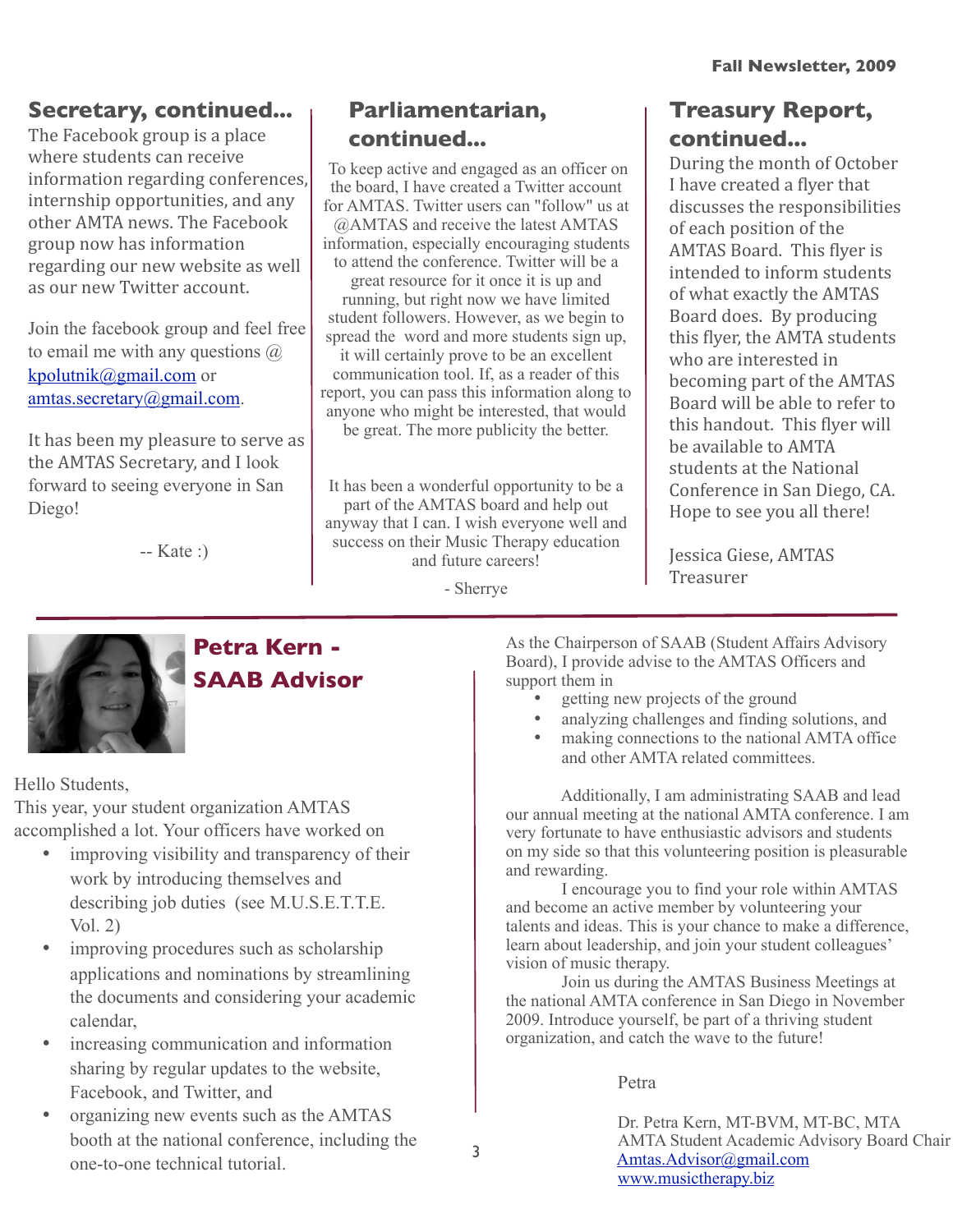# Regional Updates...

# **Southeastern Region**

**Elly MacPhail**

Our
5th
annual
student
conference
is
approaching
on
March
25‐26,
2010
in
Orlando, FL.
Last
year's
conference
was
a
huge
success,
and
we
look
forward
to
this
year's
event being
even
better!
Students,
be
on
the
lookout
for
concurrent
session
proposal
forms. They will be up on our website soon, and each school will receive copies via email. Presenting a session at the regional student conference is a wonderful way to network and
improve
presentation
skills.

Each
university
should
have
received
a
copy
of
the
SER‐AMTAS
fall
newsletter
via email. These newsletters are terrific ways to exchange ideas and to encourage each other.
We
look
forward
to
your
additional
submissions
in
the
spring.
Don't
forget
to submit your application for the Spirit Award! Applications can be found on the SER-AMTA
website
and
are
due
by
March
10,
2010.

Respectfully
submitted, Elly
MacPhail SER‐AMTAS
President

#### **New England Region Kerry
Leavell**

The NER-AMTAS Board is starting the school year with a number of projects well underway. In May we presented a formal budget proposal to the NER Board, which included a projected allotment of funds for scholarships to the national conference, student networking/community building within the region, and both local and international service projects. Although the proposed budget total was significantly greater than in past years, we have already surpassed our fundraising goal by 50% and plan to apply the extra funds toward the international service trip. Fund raising included a benefit dinner in August, and t-shirt and guitar pick sales. (Check them out at the conference member marketplace!) The past month has also given rise to an official NER-AMTAS website, located at www.neramtas.yolasite.com as well as the first issue of our monthly
newsletter,
which
can
be
downloaded
from
the
website.

4 Current NER-AMTAS efforts are focused on wrapping up business from the 10th Anniversary Passages Conference, which took place on October 3rd at Lesley University. In the spirit of community, the Board collaborated with 15 volunteers from the general student membership as well as Lisa Kynvi, MT-BC, LMHC in planning the event. At the end of the day, it was deemed a great success by the 100 attendees, having featured 22 presentations, a community jam session, NER-AMTAS business meeting, and numerous additional networking opportunities. Also taking place at Passages was the election of two first-year representatives to the NER-AMTAS board. The positions were created in an effort to encourage NER-AMTAS involvement earlier in students' educational journeys and to decrease the turn over rate between graduating board members.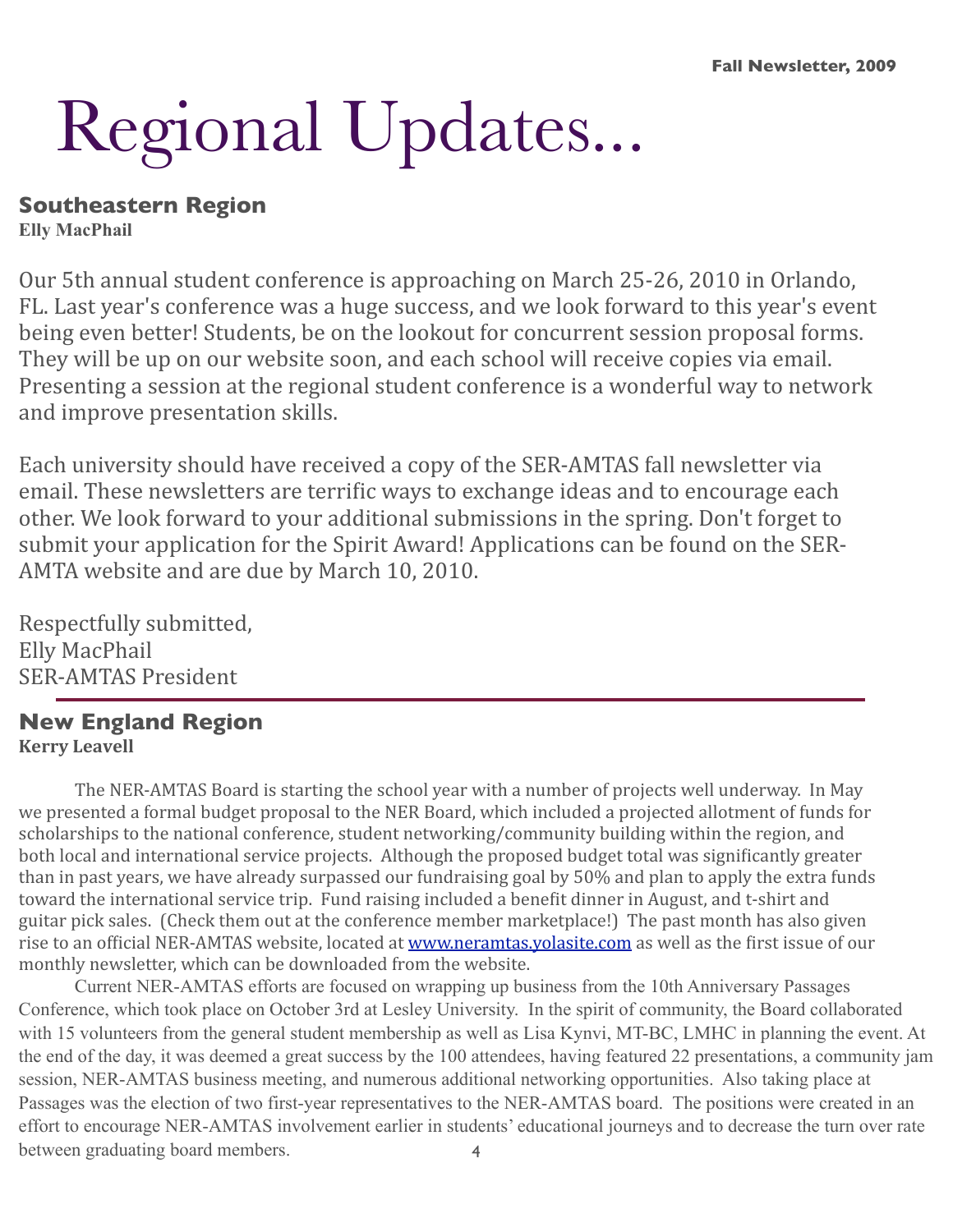#### New England Region, continued...

 The
national
conference
also
holds
a
prominent
place
on
our
radar
as
most
of
the
board
members (along
with
a
number
of
other
students)
plan
to
attend.

Two
\$400
scholarships,
sponsored
by
NER‐ AMTAS, were awarded to NER-AMTAS members to help defer the cost of attending the national conference. An
international
service
project
is
also
currently
being
planned
for
the
summer
of
2010.

The NER-AMTAS Board has already experienced an incredible sense of community and synergy so far this year and we approach the months ahead with great energy, determination, and joy.

Kerry
Leavell,
NER‐AMTAS
President

#### **Southwestern Region Nicki Wiloth**

The SWR is looking forward to the upcoming national conference in San Diego California. Myself as well
as
our
President‐Elect
will
be
attending.

Right now we are working on compiling a list of student representative from each of our schools in our region.

We are hoping to sell last years mugs at both the National and Regional conference and are working on
new
fundraising
ideas
for
the
regional
conference
in
Amarillo.

We are also looking forward to the collaboration among schools in our widely spread region. The Facebook group
has
been
a
wonderful
way
for
the
schools
to
stay
connected
this
past
year.
As
well
as
the
regional website.

This past conference we held our very first passages conference that resulted in great success with 6
different
presentations
from
students.
We
are
currently
working
on
collecting
dues,
assembling
a
by‐law committee, and creating an electronic copy of the by-laws for easy transfer between officers. In order to improve communication between our widespread officers we are working on constructing a conference call.
Special
Projects
will
include
collecting
essays
from
music
therapy
students
about
there
experiences
in their studies to be assembled later into a book called "The Day in The Life of Music Therapy Student/ Intern". Our publicity committee is working on getting a newsletter started to facilitate better communication
between
the
schools.
With
that
being
said
our
next
conference
will
be
held
March
25‐27, 2010
in
Amarillo
and
we
are
looking
forward
to
the
greatness
to
come.

#### **Western Region**

#### **Lauren Bevilacqua**

Welcome to the Western Region!

We are pleased to attend National Conference in our "home" region.

We
hope
you
enjoy
beautiful
San
Diego!

5 The
Western
Region
has
been
busy
this
fall
in
various
capacities.
In
addition
to
supporting
their own
students
through
university
conference
scholarships
and
student
association
activities,
each
program is
providing
quality
services
to
the
surrounding
community
through
outreach,
professional
advocacy, fundraisers,
and
Music
Therapy
Concerts
and
Recitals.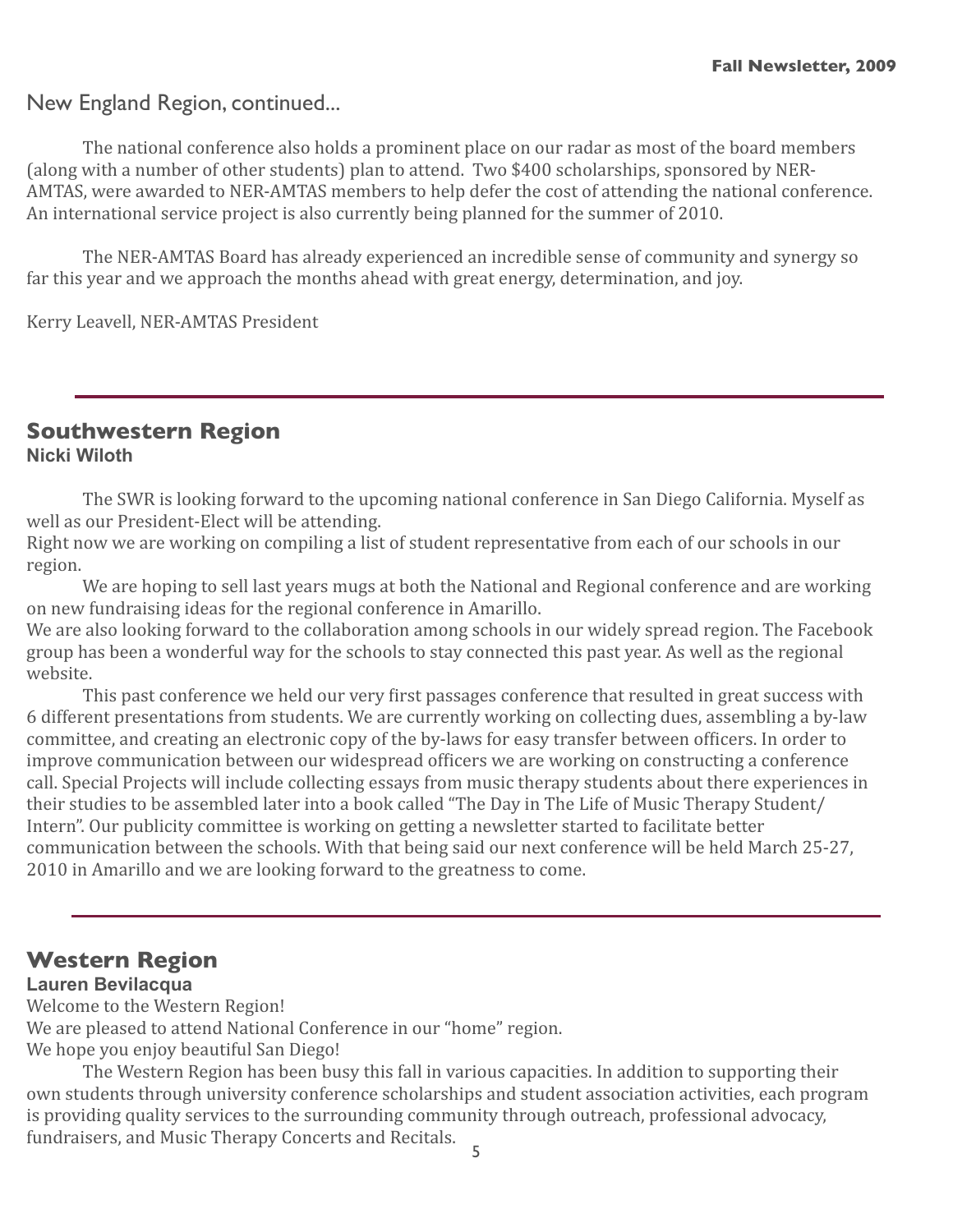# **Western region continued...**

This year WRAMTAS has upgraded and created a new website and bi-semester newsletter full of important
information
about
upcoming
events
available
to
all
university
students.

 In
addition,
our
students
are
creating
independent
projects
to
further
music
therapy
and
making contributions to our field through advocacy projects and an online community for music therapy students and
interns
in
the
western
region.

Western
Region
Upcoming
Events:

Please join us for our 3rd annual Passages Conference at our regional conference in Las Vegas!!!! April 10th, 2010, hosted by the University of Nevada, Las Vegas. Students and professionals from all over the
region
will
come
together
to
provide
informative
sessions
tailored
to
the
student,
intern
and
new professional
experiences.

In the spring, we are looking forward to a virtual master class series with professionals from our region speaking on their varied areas of expertise. WRAMTAS is working with each university student organization
to
coordinate
a
place
and
time
for
all
universities
to
"tune
in."

It
will
be
an
excellent opportunity to learn about the kind of professional work occurring in our region, as well as a chance for the universities to get together and dialogue about student issues. For more information regarding this event, please
contact
Western
Region
President,
Lauren
at[amtas.wr@gmail.com](mailto:amtas.wr@gmail.com)

# **Great Lakes Region**

**Bernadette Skodack**

.

The GLR-AMTAS is in the process of putting together our committees, which were started by last year's
executive
board.

Our
committees
are:
public
relations,
scholarship,
fundraising,
and communications.

We
have
already
established
a
group
on
Facebook
for
students
in
our
region.

We
held
our first annual Passages conference at the GLR conference in March in Minneapolis. Augsburg hosted us, and we had 100 students in attendance! We will be holding the second Passages conference this March in Indianapolis on the campus of Indiana University-Purdue University at Indianapolis. We are hoping to establish
a
logo
design
contest
for
Passages,
with
the
winner
receiving
their
GLR
conference
registration paid
for.

Our
meet
and
greet
event
in
St.
Louis
last
year
was
a
success,
and
we
will
be
holding
another
meet and greet for our students attending the national conference. This year's event will be held in Charlie's in the
Town
and
Country
Resort
following
the
AMTAS
business
meeting
on
Friday,
November
13th.

As many of you know, Michigan State University is in danger of losing their music therapy program. A non-profit group has been established with the goal of raising money to pay for a faculty position. The group
is
the
Advocates
for
Music
Therapy
Education.

Everyone
is
asked
to
join,
write
letters
of
support
for the program, and donate what you can to the cause. For more information, you can find the group on Facebook under SAVE THE MSU MUSIC THERAPY PROGRAM.